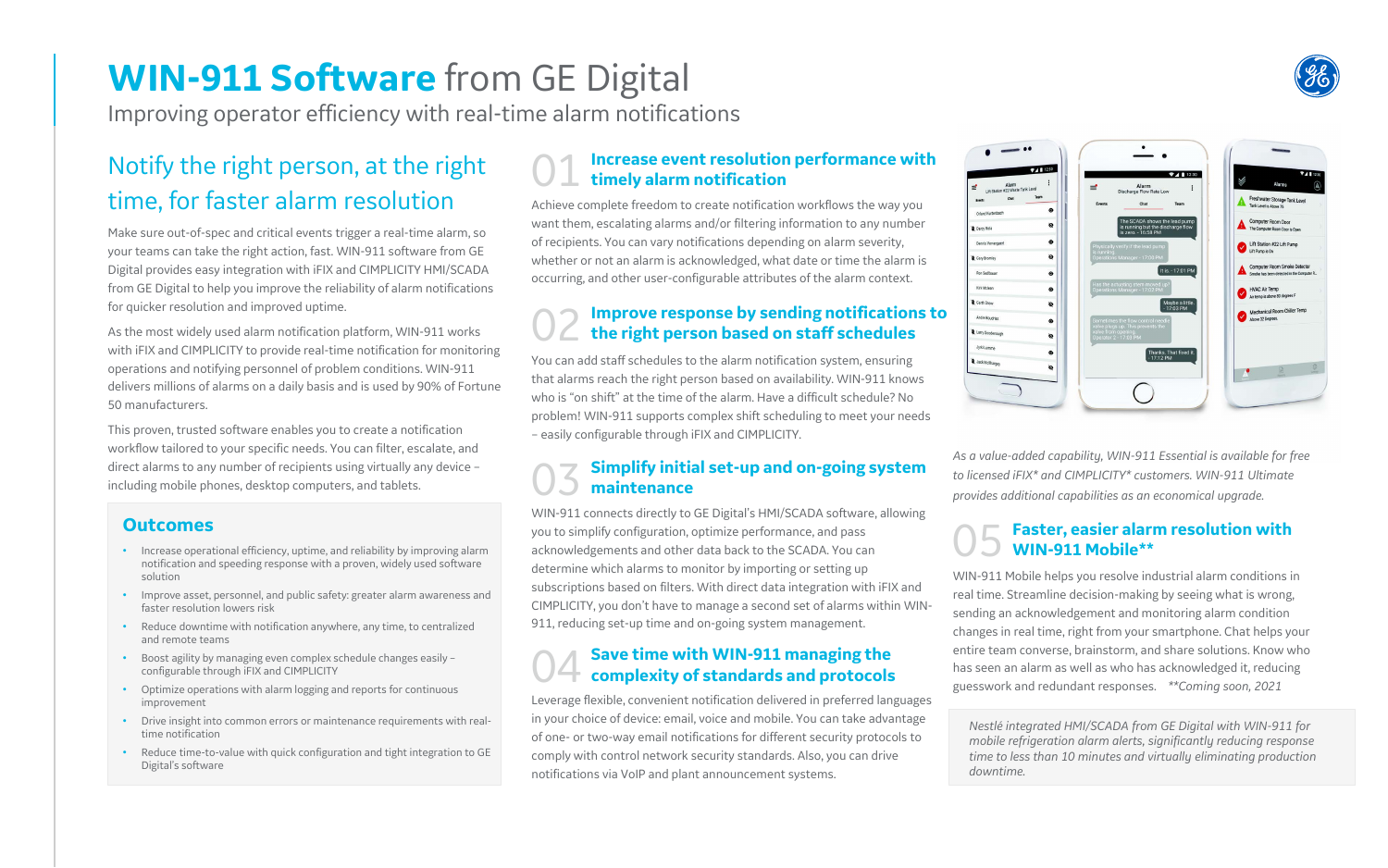### **Features**

#### **New in Version 4.0**

- Plant Announcer to broadcast voice alarms automatically over your plant's PA system or any networked computer. Hear alarms voiced in spoken word no matter where you are in the plant. Customize alarm messages and replay intervals. Installs and configures in minutes.
- Contacts Utility to quickly make changes to your notification call-out settings via iFIX/CIMPLICITY client or server node. Stay current with operator schedule changes – right from your regular HMI station. Access secured by Windows Authentication.
- WIN-911 Mobile\*\* gives you a faster, easier way to resolve industrial alarm conditions in real time – anywhere, anytime. This annual term option helps you streamline decision-making, promote team problem-solving, and work more efficiently.

*\*\*WIN-911 Mobile coming soon – planned 2021*

### **Proven, Widely-Used Alarm Notification Software**

- Flexible, convenient notification, delivered in preferred languages, on your choice of device: email, voice, and mobile
- Escalation engine with group-based alarm notification, retries, and acknowledgement
- Simple notification schedules with group restart and repeat delays
- Easy scheduling with common shifts provided
- Escalation for different scenarios (Ultimate)

- View current and historical alarms/notifications
- Control access with passwords and acknowledgement codes
- Configure for redundancy and set up "watchdogs" to monitor SCADA and WIN-911 connection

### **Software Requirements**

Take advantage of proven alarm notification to improve operational efficiency, uptime, and reliability – including easy integration to your HMI/SCADA from GE Digital.



[LEARN MORE](https://www.ge.com/digital/applications/hmi-scada)

## **WIN-911 Software** from GE Digital

Improving operator efficiency with real-time alarm notifications

• WIN-911 is available for iFIX versions 5.8 and later, and CIMPLICITY version 10.0 and later. Existing iFIX and CIMPLICITY

- customers are entitled to WIN-911 Essential with no additional license fees.\*
- "Essential" version may be included in every iFIX and CIMPLICITY development license.\*
- Upgrades from Essential to Ultimate are available.
- For detailed software and hardware requirements, please visit [www.win911.com.](http://www.win911.com/) *\*This offer is subject to change.*

| <b>Feature</b>                             | <b>Essential (free*)</b> | <b>Ultimate</b>                      |
|--------------------------------------------|--------------------------|--------------------------------------|
| Availability                               | Included with HMI/SCADA  | Economical upgrade from<br>Essential |
| <b>iFIX HMI/SCADA</b> integration          | $\checkmark$             | $\checkmark$                         |
| <b>CIMPLICITY HMI/SCADA integration</b>    | $\checkmark$             | $\checkmark$                         |
| <b>Basic Notification Workflow</b>         | $\checkmark$             | $\checkmark$                         |
| Reporting                                  | $\checkmark$             | $\checkmark$                         |
| Plant Announcer - New!                     | $\checkmark$             | $\checkmark$                         |
| Contact Utility - New!                     | $\checkmark$             | $\checkmark$                         |
| Alarm Count                                | 50,000                   | 50,000                               |
| <b>Email Notification</b>                  | 2 Seats                  | 255 Seats                            |
| OPC DA                                     | $\overline{\phantom{a}}$ | $\checkmark$                         |
| <b>Advanced Notification Workflow</b>      |                          | $\checkmark$                         |
| Voice - VoIP                               | $\overline{\phantom{a}}$ | $\checkmark$                         |
| WIN-911 Mobile Annual Term Option** - New! | $\overline{\phantom{a}}$ | Optional - 25 Seats                  |

*Used at more than 17,000 facilities around the world, WIN-911 provides a proven alarm notification platform.*